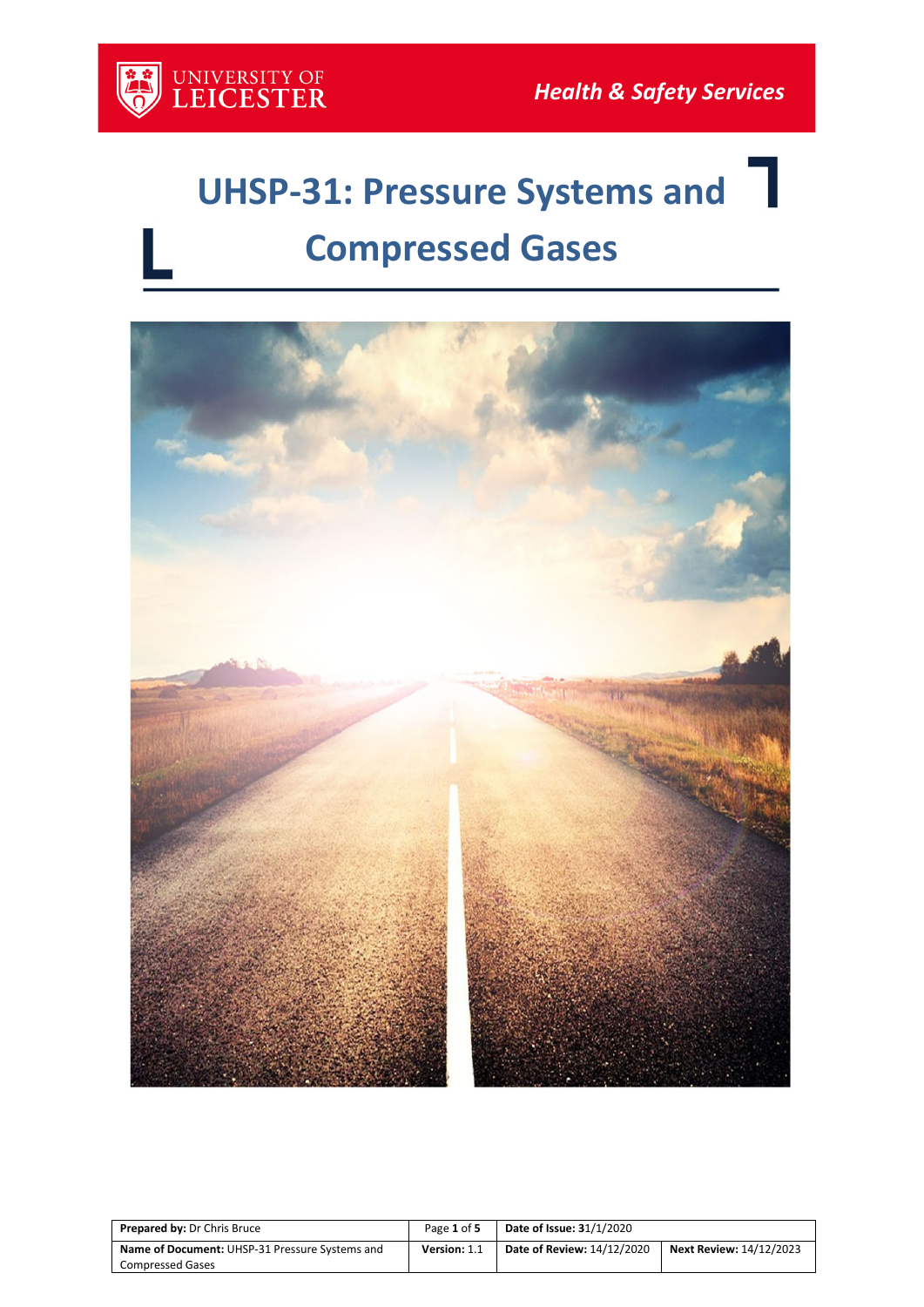

# **1. Objective**

The University of Leicester recognizes its responsibilities under the Pressure System Safety Regulations (2000) to reduce and control the risks associated with pressure systems. This policy details the University's arrangements for managing pressure systems.

By doing so, the University complies with the requirements of the following legislation:

- Pressure System Safety Regulations (PSSR 2000)
- Pressure Equipment (Safety) Regulations (PESR 2016)

# **2. Scope**

The main hazards identified in the Pressure System Safety Regulations and associated with pressure systems are:

- Impact from blast energy (from the release of stored pressure energy)
- Impact from fragments of or components of the failed pressure system
- Scalding from the released heat energy of steam

The scope of this policy will cover all systems where the above hazards may be present. This will include, but will not be limited to:

- All autoclaves
- Air compressors
- Expansion vessels
- Piped gas systems and regulator (but not mains natural gas)
- Catering equipment
- Rigid and flexible pressure systems

# **3. Definitions**

**Authorised Person (AP):** Competent person possessing the skills, knowledge, experience and authority to make management decisions relating to pressure systems assets on behalf of the University.

**Competent Person:** A competent person has the skills, knowledge, experience and authority to prepare a written scheme of examination before a new pressure system is brought into use for the first time and for reviewing the written scheme as required. A competent person may also carry out maintenance and testing as required.

**Authorising Engineer (AE):** Competent person possessing the skills, knowledge, experience and authority to advise the Authorising Persons on decisions relating to pressure systems assets on behalf of the University.

# **4. Responsibilities**

## **Executive Board will**

• Provide leadership to ensure that these procedures are followed, including the provision of adequate resources

| <b>Prepared by: Dr Chris Bruce</b>                    | Page 2 of 5         | <b>Date of Issue: 31/1/2020</b> |                                |
|-------------------------------------------------------|---------------------|---------------------------------|--------------------------------|
| <b>Name of Document:</b> UHSP-31 Pressure Systems and | <b>Version: 1.1</b> | Date of Review: 14/12/2020      | <b>Next Review: 14/12/2023</b> |
| <b>Compressed Gases</b>                               |                     |                                 |                                |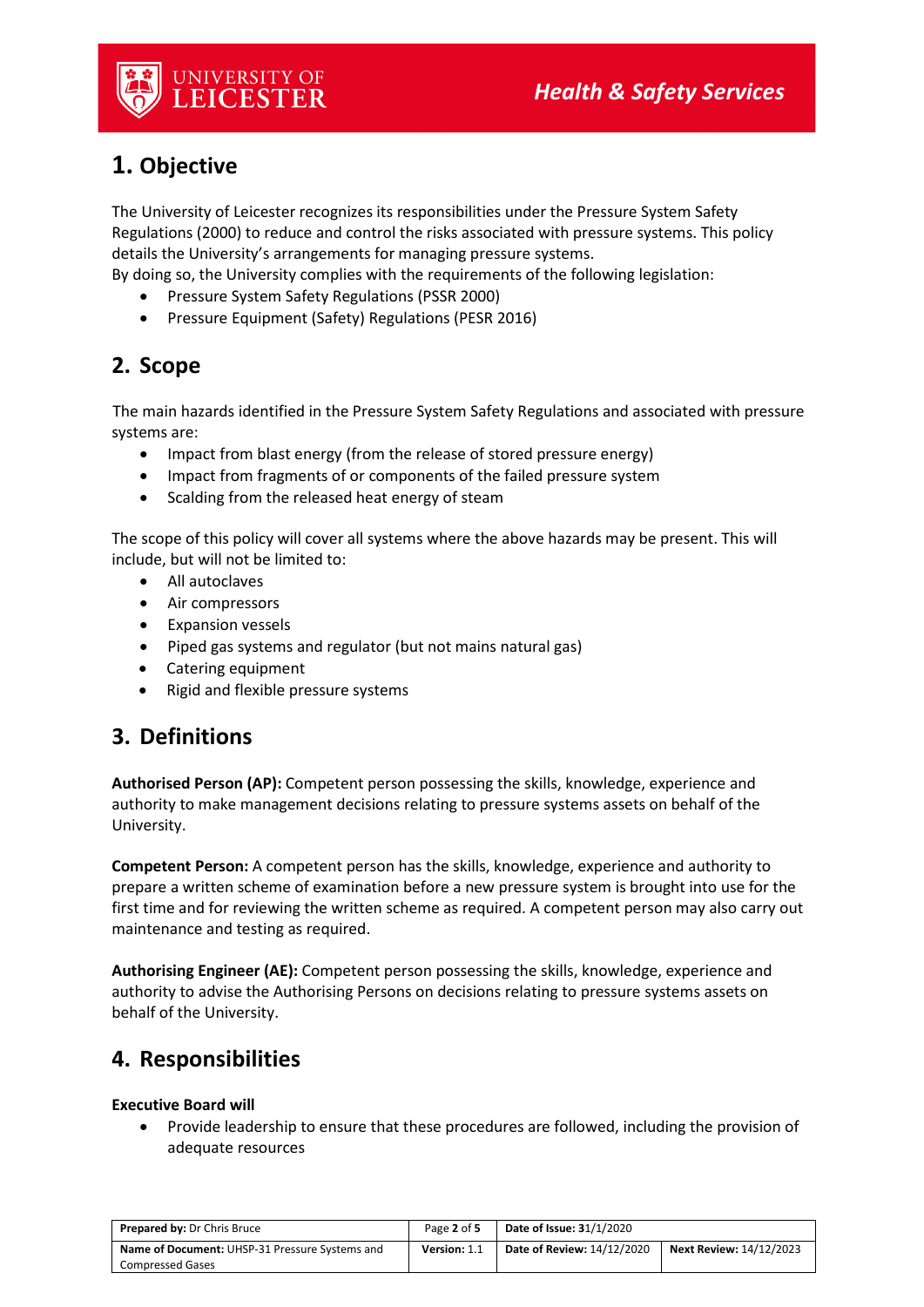### **Director of Asset Management & Compliance will**

UNIVERSITY OF<br>**LEICESTER** 

- Ensure that this policy is implemented within Estates-controlled areas
- Ensure that all employees that they have control over are made aware of this policy and any responsibilities they have therein
- Appoint an Authorised Person to manage pressure systems within Estates-controlled areas
- Appoint a pressure systems Authorising Engineer
- Ensure that a competent person (examination) is appointed to undertake all examination and testing of relevant pressure systems across the University
- Ensure that a competent person (written scheme) is appointed to prepare all required written schemes
- Ensure that pressure equipment to be supplied as part of any capital projects which are undertaken by Estates meet the requirements of PSSR 2000 and PESR 2016
- Ensure that the Authorised Person within their area of control has sufficient instruction, information and training to discharge their duties under this procedure

#### **Heads of Schools, Departments or Corporate Service Divisions (Heads) will**

- Be responsible for all pressure systems owned by their department.
- Ensure that this policy is implemented within their areas of control
- Ensure that all employees that they have control over are made aware of this policy and any responsibilities they have therein
- Appoint an Authorised Person to take managerial responsibility for pressure systems within their area of control
- Ensure that the Authorised Person has sufficient instruction, information and training to discharge their duties under this procedure

#### **Department Authorised Persons will**

- Take day to day managerial responsibility for pressure systems within their area(s) of control
- Maintain an inventory of all pressure systems within the University's preferred asset management system for pressure systems
- Notify the Authorising Engineer via the Authorised Persons in Estates and Digital Services of any new pressure systems installed within the University before the system is brought into use for the first time
- Make arrangements for the competent person (written scheme) to prepare a written scheme of examination before a new pressure system is brought into use for the first time
- Make necessary arrangements to have pressure systems examined and tested by the competent person (examination) in accordance with frequencies determined within the written scheme of examination
- Ensure that pressure systems are safely prepared for examination by a competent person in accordance with the written scheme of examination
- Ensure any actions arising from an examination are satisfactorily completed
- Ensure that pressure systems are maintained, serviced and repaired by a competent person in accordance with manufacturers or standard industry guidelines and that storage arrangements are satisfactory
- Ensure that any documentation relating to modifications to any pressure system is added to the asset management system for pressure
- Ensure that pressure systems that have not been examined in accordance with a written scheme are taken out of service and not operated until the necessary examinations have been satisfactorily completed

| <b>Prepared by: Dr Chris Bruce</b>                    | Page 3 of 5  | <b>Date of Issue: 31/1/2020</b>   |                         |
|-------------------------------------------------------|--------------|-----------------------------------|-------------------------|
| <b>Name of Document:</b> UHSP-31 Pressure Systems and | Version: 1.1 | <b>Date of Review: 14/12/2020</b> | Next Review: 14/12/2023 |
| <b>Compressed Gases</b>                               |              |                                   |                         |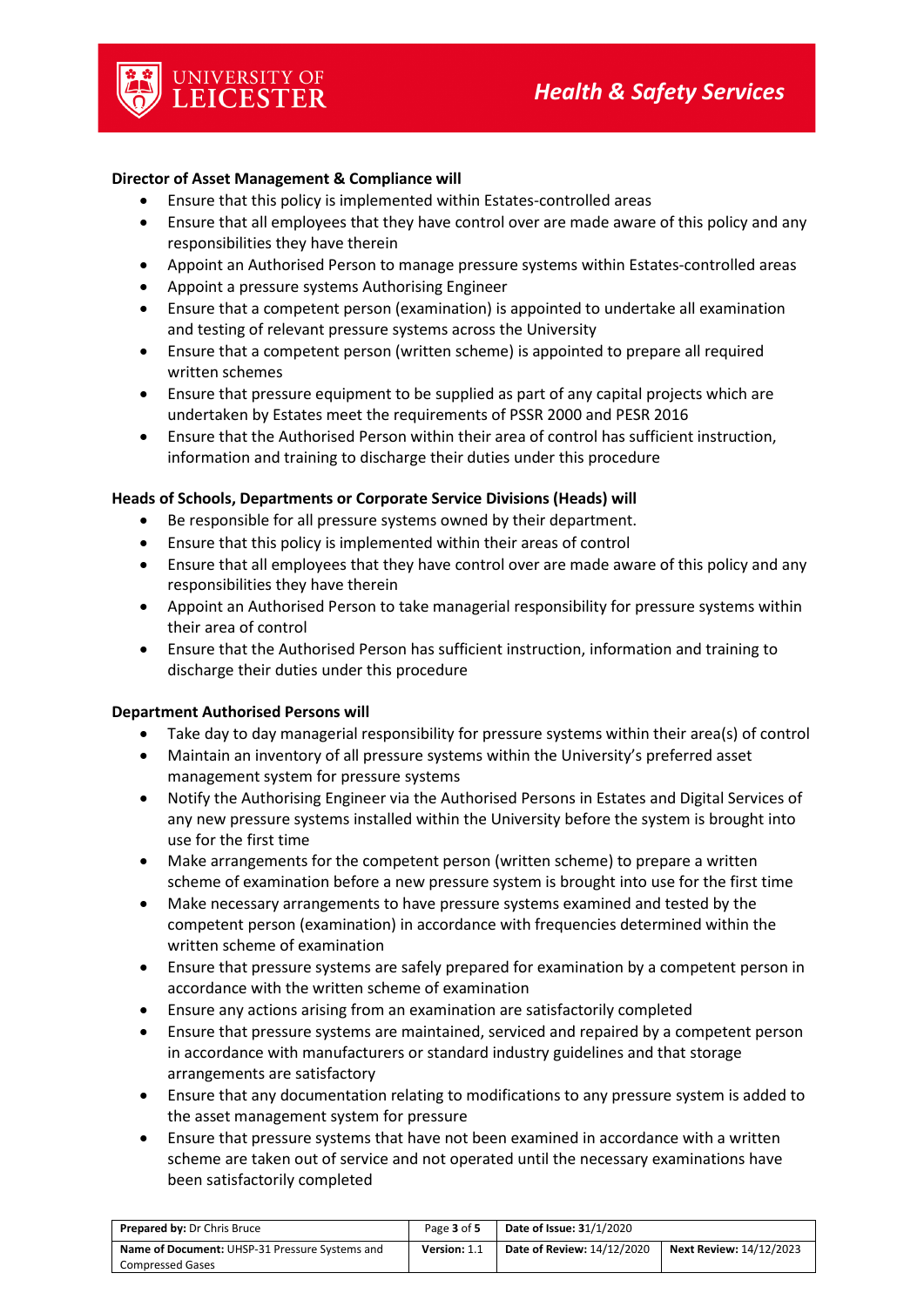

## • Ensure systems that have been notified as dangerous or potentially dangerous via a defect notice are positively managed, including liaison with the Health and Safety Executive as required

- Ensure that the documentation is kept up to date, including written schemes of examination (WSE), examination reports, and repair and modification documentation
- Ensure that piped gas systems that are supplied via flexible piping are suitably maintained, services and regulators changed every five years or sooner depending on the gas type
- Notify Health and Safety Services of any incidents involving pressure systems

## **Estates Authorised Person will**

In addition to the duties outlined in the Authorised Persons section above, the Estates Authorised Person(s) will be responsible for:

- Liaising closely with departmental managers and others who need to be informed of any interruption, testing or examination of a pressure system or part thereof
- Providing technical advice to those responsible for the purchase of any equipment that may be a pressure system or become part of an existing pressure system
- Providing advice on the provision and / or replacement of pressure systems or components of such systems
- Organising training for Estates office staff (and other staff if required) to ensure compliance with the regulations
- Seeking the advice of the Authorising Engineer whenever there is any doubt as to any aspect of a pressure system
- Notifying the Authorising Engineer of all new or modified pressure systems within the University
- Ensuring that piped gas systems using rigid pipe (i.e. copper) are suitably examined, serviced and regulators changed every five years or sooner depending on the gas type

## **Line managers or principal investigators**

Those with supervisory duties are responsible for:

- Ensuring staff and students who need to use pressure systems are suitably trained and competent to do so
- Ensuring risk assessments for the use of the pressure system are in place and regularly reviewed.
- Cooperating with the Authorised Person / Authorising Engineer to allow service, maintenance, and examination and test, to be conducted at appropriate intervals not exceeding those specified in the written scheme of examination
- Reporting any incident involving pressure systems directly to Health and Safety Services or the Authorised Person in their area
- Liaising with the Authorised Person when procuring any new pressure system to be used in their area

## **Health and Safety Services are responsible for:**

- Advising on matters relating to pressure systems, including any changes in legislation and how these impact on the University activities
- Reviewing the effectiveness of this policy and advising on changes

## **Authorising Engineer (PSSR)**

The University, via Estates and Campus Services will engage the services of an Authorising Engineer (PSSR), who will undertake the following duties:

| <b>Prepared by: Dr Chris Bruce</b>             | Page 4 of 5  | <b>Date of Issue: 31/1/2020</b> |                                |
|------------------------------------------------|--------------|---------------------------------|--------------------------------|
| Name of Document: UHSP-31 Pressure Systems and | Version: 1.1 | Date of Review: 14/12/2020      | <b>Next Review: 14/12/2023</b> |
| <b>Compressed Gases</b>                        |              |                                 |                                |